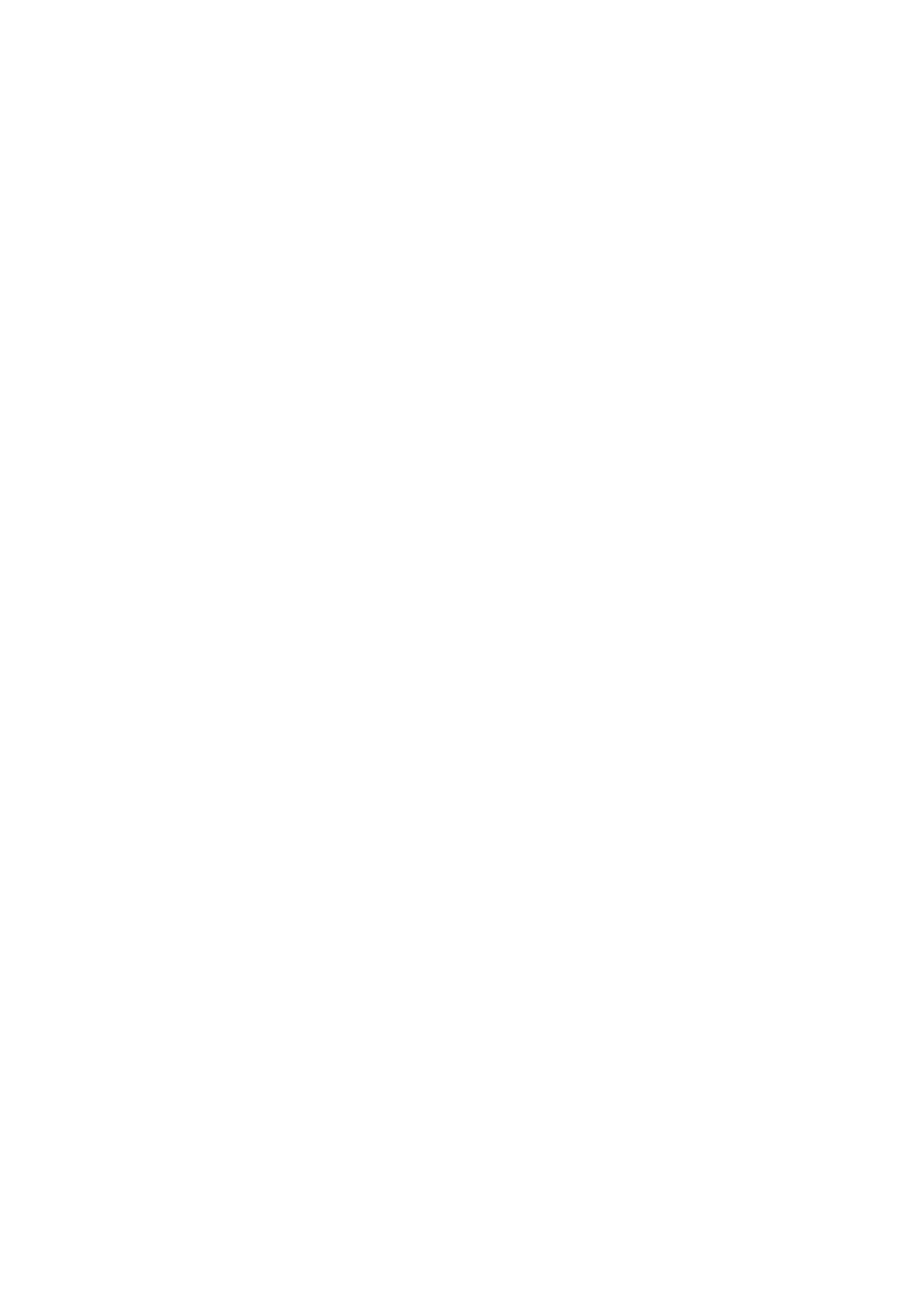## **Shortcutting IP Flows over Large ATM Networks**

J. Schmitt<sup>1</sup>, L. Wolf<sup>1</sup>, M. Karsten<sup>1</sup>, C. Siebel<sup>2</sup>, Y.-O. Lorcy<sup>2</sup>, R. Steinmetz<sup>1,3</sup>

<sup>1</sup> KOM, Darmstadt University of Technology, Merckstr. 25, D-64283 Darmstadt, Germany Tel.: 49-6151-166150, Fax: 49-6151-166152

{Jens.Schmitt, Lars.Wolf, Ralf.Steinmetz} @kom.tu-darmstadt.de

Deutsche Telekom AG, Technologiezentrum Darmstadt,Germany {lorcy, siebel) @tzd.telekom.de

<sup>3</sup>GMD IPSI, German National Research Center for Information Technology,<br>Dolivostr. 15 • D-64293 Darmstadt • Germany

#### **Abstract**

In this paper we propose approaches for shortcutting of IP flows over large ATM networks. With large ATM networks we mean that the single physical ATM network is logically srructured into multiple logical ATM subnetworks. Shortcutting across such large, logically structured ATM networks is a technique to avoid network layer processing as much as possible by maximizing the switched path across the ATM network. Existing schemes for shortcutting only provide mechanisms for constrained situations, as e.g. being solely applicable to unicast best-effort transmissions. Hence we try in particular to approach the currently unsolved respectively untreated cases of OoS and multicast transmissions.

Keywords: Shortcut, Heterogeneous IPIATM networks, QoS, Multicast.

#### **1. Introduction**

#### 1.1 Motivation

The amazing growth of interconnected networks such as the Internet is one of the most important developments in telecommunications in the last decade. Today, Internet traffic is to a very large extent carried over telecommunication **1.3 Introductory Example**<br> **1.3 Introductory Example** . - - - - - - - - - - - - - - - Let us take a look at the difference between hop-by-hop networks. Thus the Internet benefits from the important and<br>significant improvement in capacity of telecommunication routing and shortcutting by regarding the case of a QoS significant improvement in capacity of telecommunication fouting and shortcutting by the use of fiber optic and ATM technology unicast transmission. networks by the use of fiber optic and ATM technology, those factors actually enabling the Internet's transition from a research network to a mass-scale information infrastruc-<br>ture. Technically, IP networks are often virtual networks  $\sum_{n=1}^{\infty}$  dermediate  $\sum_{n=1}^{\infty}$  a an overIaid network results in a separation of the control planes of the two networks. in particular for the routing of data respectively connections. In principle, the IP network can be oprrated without "knowledge" of the mechanisms of the underlying ATM network and that is how current production networks are usuaIIy operated. While this is certainly a simple approach, it lacks in efficiency. For ....................................... eficiency reasons a more integrated relation between IP and ATM network Iayers is favorable. In particular, IP's *Figure 1*: Hop-by-Hop vs. Shortcut.

awareness of the underlying ATM network can help in the domain of routing by, e.g., using PNNI's  $[6]$  QoS routing capabilities. Since PNNl knows about the topology and the dynamic state of the whole ATM network it can take much better decisions than a statically preconfigured routed path through the ATM network.

#### **1.2** Assumptions and Terminology

For our discussions we assume a large heterogeneous IP/ ATM network according to the overlay model. While there are other models of interaction between 1P and ATM networks  $[17]$ , this is the most simple one and more or less the only one playing a role in current networks. By a large ATM network we mean one that is logically structured into clusters or subnets (i.e. uses routers inside the large ATM cloud) for policy, administrative and/or scalability reasons. We call routers with connectivity to both the IP and the ATM network edge deviccs and with respect to the data flow ingress or egress devices. Alternatively we also call these devices subnet-sender and subnet-receiver or virtual source and destination.

Furthennore, we assume that RSVP ([I **11)** is used as the protocol to convey QoS infonnation inside the IP network, i.e., as IP's signalling protocol.

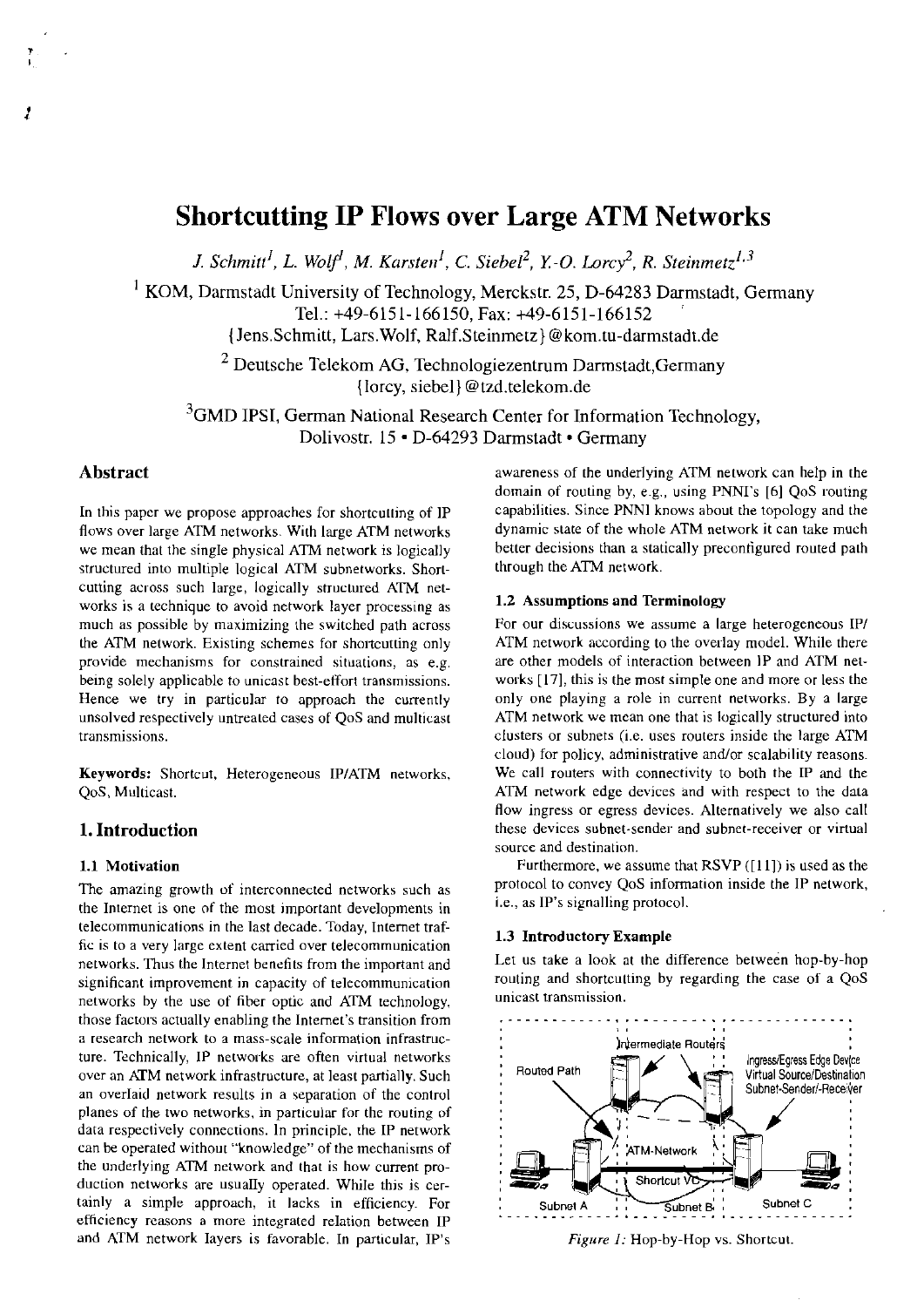In the scenario depicted in Figure 1, where three subnets are linked via routers, PATH messages would be delivered hop-by-hop (from router to router) to the final egress edge device. If the intermediate routers do standard RSVP processing then they will each "sign" the PATH messages **as**  previous hops. According to the thus established PATH state, RESV messages will be transported back hop-by-hop in the reverse direction aetting up a concatenation of VCs between the routers connecting different ATM subnets. Let us suppose now that all intennediate edge devices forward PATH messages without modifying the previous hop object. Then the RESV message of the final egress edge device would he senr straight to the ingress edge device and from there a shortcut VC to the egress edge device could he esiahlished. This is only an example of a modification in the router's hchavior that would allow shortcuts foi RSVPsignalled IP data flows. More detailed treatment of this and other cases wilI be presented in the rest of the papei.

### **1.4 Existing Approaches and Related Work**

The first two standards allowing to transmit IP traffic over ATM networks were the'IETF's Classical 1P over ATM (CLIP 1171) and the ATM Forum's LANE **151.** While differing in many details (see [1] for an overview), they both follow the overlay model and have the concept of clustering the ATM neiwork into LISes (Logical 1P Subnets) respectively VLANs (Virtual LANs), where traffic between these has to pass routers. i.e. has to be transmitted hop-by-hop. While LANE allows for IP multicast transmissions, although in a simple and non-scalable manner, pure CLIP is restricted to unicast. Therefore, the IETF proposed the MARS (Multicast Address Resolution Server) architecture as an extension to CLIP [2].

In order to tackle the ohvious inefficient use of the ATM network by using a routed path where a switched path is availabIe, the IETF developed the Next Hop Resolution Protocol (NHRP [14]) in order to allow for unicast shortcuts. The ATM Forum in turn used NHRP in order to allow for its "successor of LANE", MPOA (Multi-Protocol over ATM [8]), the possibility of inter VLAN communication. Another solution developed hy the ATM Forum to achieve shortcuts is currently proposed as PNNI Augmented Routing [7]. All of these shortcutting techniques however are currently only applicable to unicast transmissions. There are two proposals inside the IETF for hest-effon multicast shortcuts, called VENUS [4] and EARTH([18]).

AI1 of the ahove approaches only take into account besteffort transmissions. However if IP networks start to carry QoS-sensitive data flows as well, e.g. by applications using the RSVP protocol to convey their requirements, this area also has io he taken into account hoth for unicast as well as multicast transmissions. Early work with regard to this can be found in [IO]. which presents different alternatives for setting up shortcuts in response to RSVP-signalled information. In [9] the issue of using shortcuts across ATM networks when overlaying RSVP onto ATM is shortly touched, but more or less sirnply stated as shortcuts could be heneficial.

For the rest of the paper, the reder is assumed to be familiar with the concepts of CLIP, MARS. NHRP, and RSVP because discussions will be hased on these protocols. although the proposed approaches should with minor changes also be applicable to other alternatives like LANE, MPOA, or PAR.

#### **2. Basic Shortcutting Issues**

#### **2.1 IP vs.** ATM **Shortcuts**

A fundamental issue of shortcutting is the question about which control plane does the routing of VCs through the ATM network. There are currently several approaches where shortcuts are provided by just splicing the concatenation of VCs at the routing hops, thus removing the IP processing inside ihe ATM cloud (see for example **[15]** or the work in the IETF MPLS (Multi-Pioiocol Label Switching) Work Group). The IP control plane virtually takes over ATM and does fhe routing itself. Wc call this IP shortcuts. Another approach is to let ATM's routing protocols like PNNI decide about which route to choose through the ATM network for estahlishing a shortcut VC from the ingress to rhe egress edge device. Here, the ATM control plane remains intact, that is why we call this approach ATM shortcuts. In [12] it was shown that ATM shortcuts lead to a beiter utilization of network resources depending however on the topology of the overlaid IP/ATM network. Furthermore, IP flows can benefit from ATM's advanced routing protocol, PNNI, by e.g. the use of its QoS routing capahilities. Especially for large and logically structured ATM networks it might well be possihle that for a QoS transmission with certain delay and bandwidth requirements, as signalled hy RSVP, there is no more capacity on the rouied path hur there is ample capacity on a difierent path through the ATM network. The hlocking on the roured path can **be**  due to fwo reasons: router resources shortage or handwidth shortage on the routed path. While the first problem is adressed hy IP shortcuts as well as ATM shortcuis the second problem can only he solved hy using ATM shortcuts.

In this paper, we are dealing with ATM shortcuts. Besides the advantages mentioned ahove this is also due to our assumption of telecommunication networks, which are multi-service neiworks, carrying differeni types of traffic, not just data, although this is expected to become their most important "customer" in the future. For the operation of these networks it would he very burdensome to use two different control planes, assuming thar the other applications like e.g. voice would keep on using the standard ATM control pIane.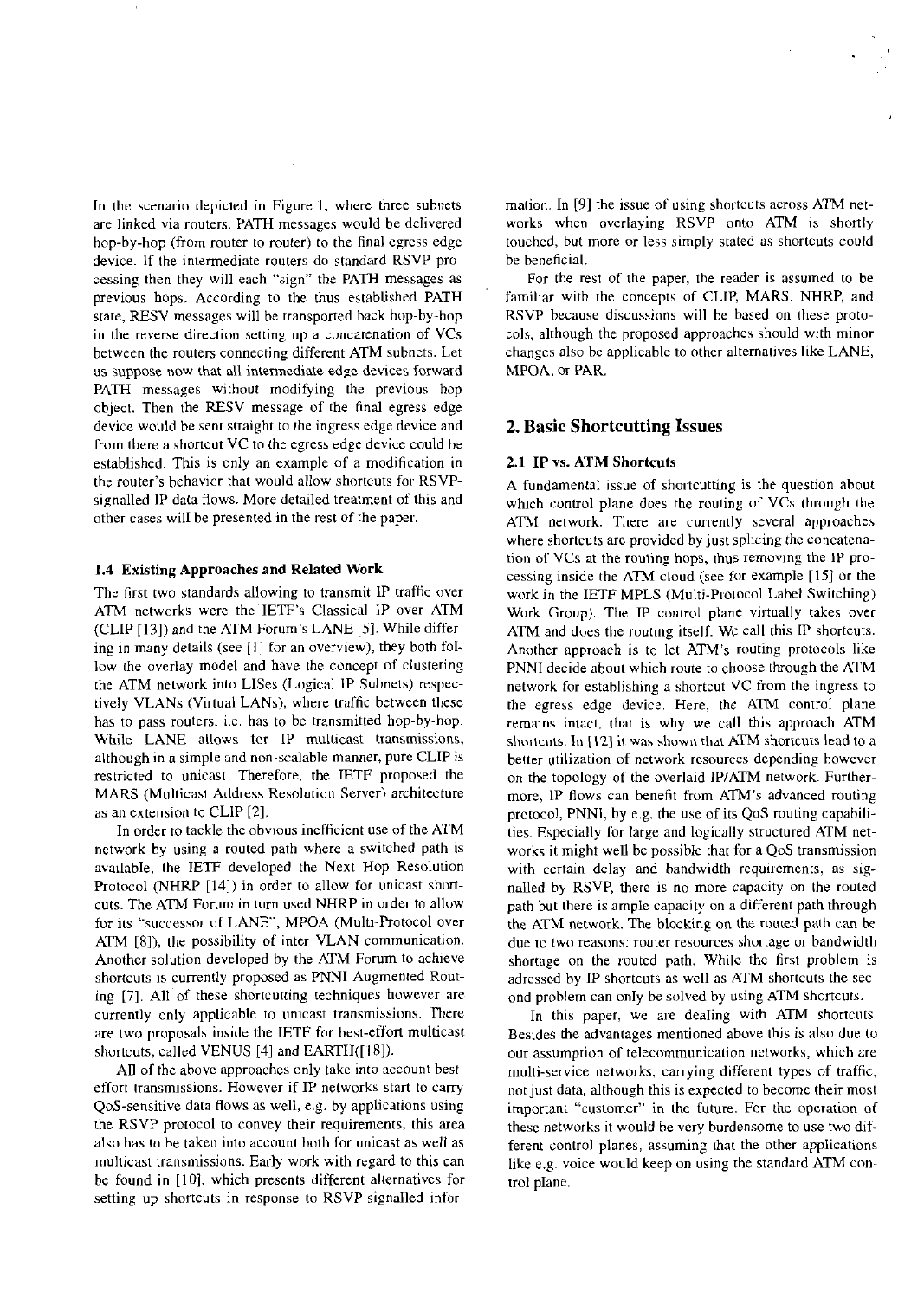#### **2.2 Pro's and Con's of Shortcutting**

Before considering approaches to support shortcuts (for best-effort as well as QoS transmissions), the general merits and drawbacks of this technique should be stated clearly:

- . Advantages are
	- lower delays and higher throughput can be achieved due to maximizing the switched path, i.e. eliminating layer 3 processing and segmentaiion/reassembly inside the ATM network;
	- ATM's PNNl and its QoS routing capabilitics can be utilized over the whole ATM subnetwork and not just a LISICluster;
	- routers are off-loaded, thereby avoiding them to become bottlenecks;
	- if there is a setup cost for ATM connections then a shortcut saves expenses when compared to a concatenation of vcs.
- Disadvantages are
	- the virtual source to the ATM network might become overloaded due ro a so-callcd "VC implosion" problem if the ATM network becomes large, in the  $\cos$  case this is when there will be too many reservations to be managed and too many RESV messages to be processed;
	- shortcutting rcduces the potential fur aggregation of flows at the network layer, since less flows will share the same ingress edge devices the closer the ingress edge devices are located to the actual sources;
	- policy and administrative ressons might also constrain shortcuts, e.g., security mechanisms implemented on layer 3 and above might prohibit use of shortcuts or at least cell for similar mechanisms on layer 2 (which is here the ATM or AAL layer);
	- in the case of an RSVP multicast session that uses shortcuts over a large ATM network there will be no sharing and no merging of reservations inside the ATM network, thereby losing scalability in the number of participants of a session.

Hence, shortcutting is not intrinsically good, but can be beneficial in at least some cases. We must thus determine when establishing a shortcut is really worthwhile. A prerequisite to establishing a shortcut is that the amount of data and the lifetime of the flow are large enough to justify the effort. Since a shortcut is always an exception where a new conneciion has to be build up, whereas for data that takes the "defauli" routed path through the ATM network there will usually be an open connection after a certain initialization period. The decision to establish a shortcut should also be based on the load of the intermediate routers. If these are already very loaded, then a shortcut might actually be the only possibility to establish a data flow with certain QoS requircments across the ATM network. The VC management scheme to support shortcuts should thus take into account state parameters of the ingress edge device and all the intemrdiate routcrs of the hop-by-hop path.

In the next sections we will analyze some existing approaches and propose new ones for shortcutting. This

 $\bar{\mathcal{A}}$ 

investigation will be made along different types of IP traffic.

#### **2.3 IP Traffic** Types

Since we assume that it is helpful to separate the comprehensive problem of shortcutting into smaller subproblems, we decided to do so by differentiating IP flows by two criteria:

- whether the data is best-effort or has QoS requirements signalled by RSVP, and
- whether it is a uni- or multicast transmission.

This is also the approach taken by other proposals, which however always treat only a subset of the four different cases, while we examine all of them. Other proposals mainly focus on the best-effort case although shortcutting is cspecially inieresting for the transmission of QoS data.

#### **3. Shortcutting IP Flows**

#### **3.1 Shortcut for Best-Effort Unicast Comrnunications**

In the case of best-effort unicast traffic, one could argue that shortcuts should not be neccssary, as this kind of traffic has no strict timing requirements. This line of argument however misses the fact that shortcutting also offioads the routers inside the ATM network and that while best-effort data do not crucially depend on delay they still often profir very much from a reduced delay.

So, if a shortcut is desired. there are several existing approaches as already mentioned: NHRP, MPOA. or PAR. So there is no requirement for yet another approach in this area of the problem space.

#### **3.2 Shortcut for QoS Unicast Cornmunications**

The situation for QoS unicast communications is quite different. There is currently no standard approach for setting up ATM shortcuts tiiggered by RSVP signalling. Yet, especially in the QoS case shortcuts could be very valuable due to the intrinsic delay requirements of the corresponding applications. Also, the use of PNNI's QoS routing capabilities to setup the shortcuts according to the traffic specifications contained in RSVP messages could be very valuahle for QoS-dependent applications. Furthermore, as we will show, shortcuts are easier to be setup due to access to the infomation delivered hy RSVP signaling.

In principle, both, the subnet-receiver and the subnetsender, could setup the shortcut VC since point-to-point VCs are bidirectiona1 and asymmetric. However, a subnetsender approach seems more reasonable, since the ingress edge device certainly knows best about its current load duc to processing of shortcuis. Furthermore, if the ATM equipment still uses UNI 3.1 the subnet-scnder approach is the onIy alternative. So, we only regard subnet-sender-initiated shortcuts here. If shortcut is desired for this case and a reservation request has actually been issued by the receiver,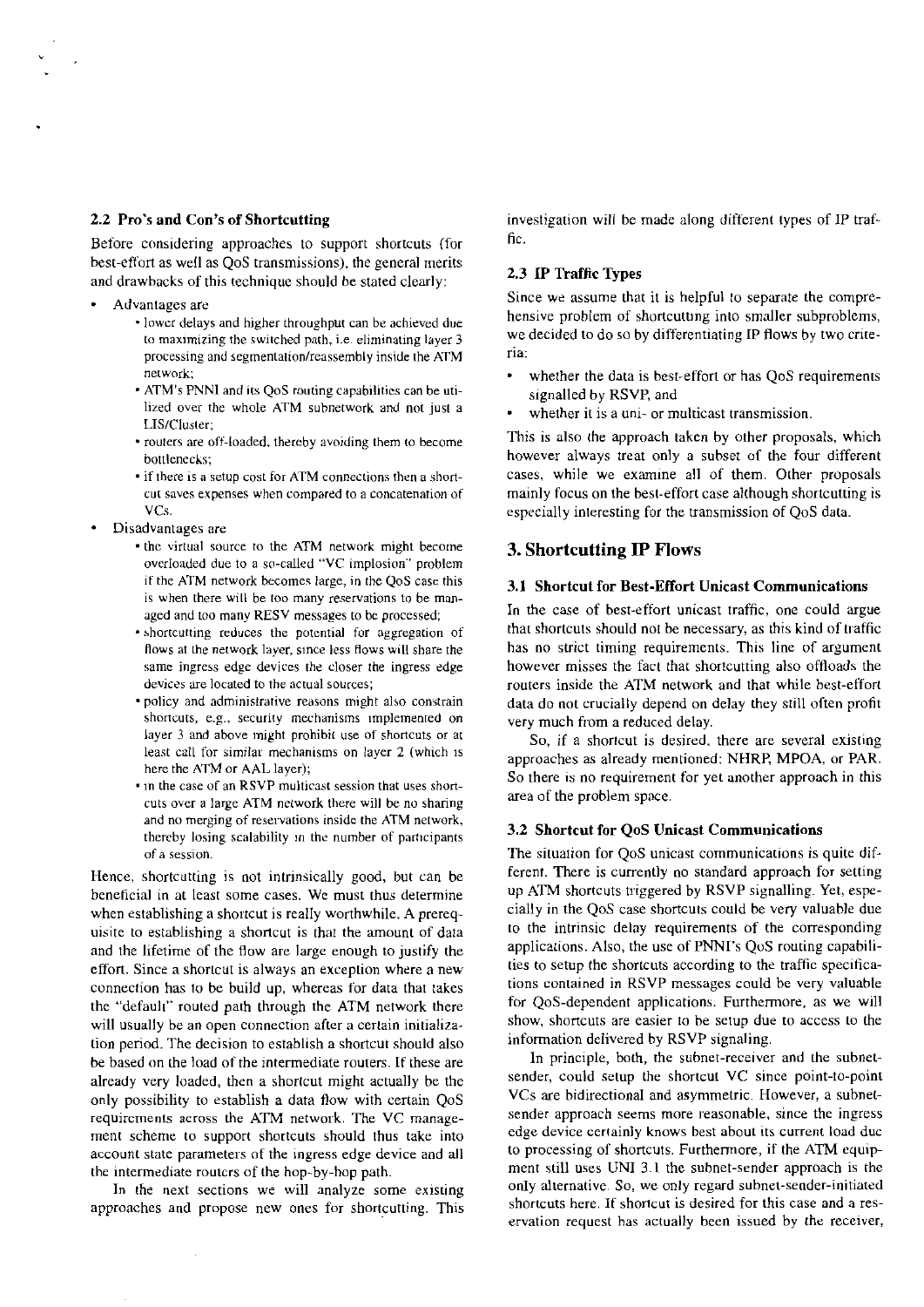then the RESV messages should only be processed by the ingress edge device, and not by any of the intermediate routers. There are different approaches to achieve this:

1. The virtual source could include an object into the PATH message that contains its IP or ATM address, so that the subnet-receiver who requests a reservation can send its RESV message right to it. as suggested in [10]. That would. of Course, mean modifying the RSVP protocol by including this new object and adequate processing for it.



*Figure 2: PATH message with source ATM address.* 

2. By means of some indication (e.g. by setting a Rag in the RESV message) the receiver could tell the routers not io process the RESV message but forward it to the ingress edge device. This way the subnet-source would see the final egress edge device as next hop and could establish a shortcut to it.



*Figure 3:* Forwarding "unmodified" RESV message upsiream.

Another question is: how does the subnet-source know ihe ATM address of the subnet-receiver? Two possible solutions are:

1. Use NHRP to get the ATM address. This may take some time, however, since it is expected that the lifetime of the connection be significantly longer than this period, that may be acceptable and is a simple approach if NHRP is available.

2. Include a ncw object in the RESV message which carries the ATM address of the subnet-receiver to which the shortcut should be established [IO]. This soluiion would also permit a non-RSVP capable egress edge device. The nexi RSVP-capable hop would be connected to this edge device and knows aboui the next hop being a non-RSVP capable ATM egress edge device. Therefore, it sends its RESV message including the ATM address of the egress edge device in the new object. This way, the source knows the ATM destination of the QoS VC.



*Figure 4:* Non-RSVP capable edge device.

#### **3.3 Shortcut for Best-Effort Multicast Communications**

While the same arguments for the use of shortcuts as in the case of unicast traffic apply to the best-effort multicast case. it has to be observed that multicast shortcuts are significantly harder to achieve due to the potentially large size of 1P multicast groups, their dynamics and the anonymity of the IP multicast modcl. On the other hand, multicast applications usually have longer durations and often are more delay-sensitive than unicast applicaiions, and are thus likely to benefit from using shortcuts.

Since we are in the best-efiort domain there are of coursc no RSVP messages or, at least, there are no reservations yet. Let us suppose that we are using MARS in conjunction with the VC-mcsh approach. Then, for intercluster communications, one or several multicast routers will be used as illustrated in figure 5.



*Figure 5:* Multicast with multicast router (hop-by-hop).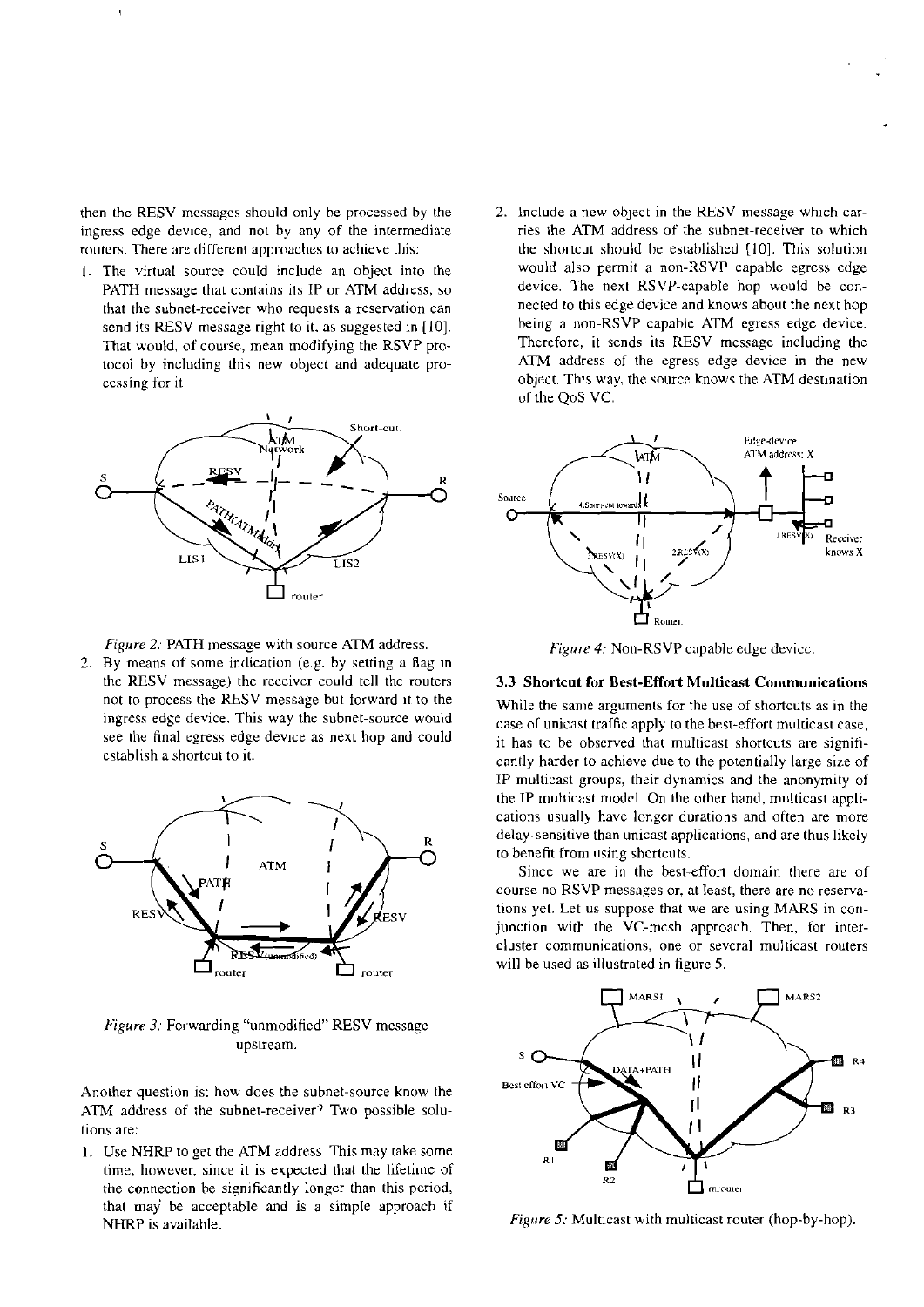If we desire to establish a multicast shortcut, MARS needs to be exiended in a similar way as ATMARP had to he extended to NHRP in order to support shortcuts for the unicast case. There are however some serious problems when trying to establish shortcuts for the multicast case:

- 1. How does a source get to know the ATM addresses of receivers outside its own cluster and how should it keep track of membership changes outside the cluster. MARS should be modified to provide this information to the source. Therefore a form of coordination between MARSes is necessary.
- 2. It is possible that the number of receivers or members of a group exceeds the greatest point-to-multipoint VC a source or the ATM network is able to set up, as mentioned in [3]. In this case, either the number of group members must be limited, or a mixed scheme of using shortcuts and multicast routers could be designed. However. both options have their drawbacks. To limit the number of members in a group could certainly be very restricting for future large-scale multicast applications. The mixed scheme of using shortcut and hop-by-hop requires a complicated management due to the fact that some receivers receive data through the shortcut VC while others get them from the hop-by-hop path. This would also result in different QoS for those two kinds of receivers.

An alternative to alleviate at least the second pioblem would be to have some kind of multicast servers in order to aid the source, in case no more leaf nodes con be added to the point-to-multipoint VC. This scheme would result in a cascade of sources. Usually, a very small number of cascaded sources will suffice. In many cases, no more than one of these devices should be needed in any multicast communication. This is valid if the number of group members is less rhan twice the maximum number of nodes allowed in a point-to-multipoint VC. The case of one auxiliary source is depicted in figure 6.



Figure 6: Cascaded Sources.

No IP processing and no segmentation and reassembly is needed in the auxiliary multicast server, because its only function is to extend the point-to-multipoint VC of the source. Thus, instead of a multicast server at the,IP level it could be a device which only takes incoming cells and forwards them on a point-io-multipoinr VC.

#### *Extending* MARS

In this section we propose extensions to MARS in order to tackle the first problem area of the preceding section. One of the problems that must be treated is how the source gets to know the ATM addresses of the receivers outside its own cluster. First of all, MARS\_REQUEST messages should be modified in order to let the source specify if shortcutting instead of normal hop-by-hop routing is desired. This could be achieved hy adding a new TLV(Type-Length-Value) field in the MARS\_REQUEST message, which indicates to MARS that the source would like to establish a multicast shortcut.

In turn. the MARS should then answer in its MARS\_MULTI message with all the ATM addresses of the ATM subnet-receivers of the group. To be able to do that, a scheme ihat allows MARS ro solicit the addresses of receivers registered at other MARSes is required. Therefore some messages between MARSes from different clusters are necessary. In order to distinguish the extended MARS from the original MARS we call it cMARS (communicating MARS).

In the unicast case with NHRP, a request message is sent inside an IP packet, being forwarded to different NHSes (NHRP Servers) until one of them knows ihe ATM address requested. In case of cMARS, this request message should be addressed to other cMARSes. However, the requesting cMARS does not know which other cMARSes have members of the group, so two approaches are possible:

- 1. Send the request message, one hy one, to all the cMARSes of the network. This certainly shows scalability problems if the number of cMARSes is becoming large. Furthermore, tbe requesting cMARS would need to know the ATM addresses of all cMARSes in the ATM network.
- **2.** cMARSes should be IP nodes. This way. they could join a specific IP multicast group dedicated to the intercMARS communication (or possibly a hierarchically structured tree of multicast groups if the ATM network becomes extremely large and high scalability is requiied). Thus, requests for group members of specific IP multicast groups wouId be received by all cMARSes, and the ones that have members of that group in their cluster could answer with a list of the group members and their ATM addresses. The answer could be sent as an IP packet back to the source IP address of the muliicast packet received, i.e., the requesting cMARS, or, aliernatively. to the multicast group of all cMARSes. In general, the second option will result in more traffic ihan ihe first one and seems therefore inferior. but would have the advantage that group membership information could be cached by cMARSes even if they have not yet requested it.
- 3. cMARSes are in a higher level cluster with one dedicated MARS to which requests are sent and which sends back answers.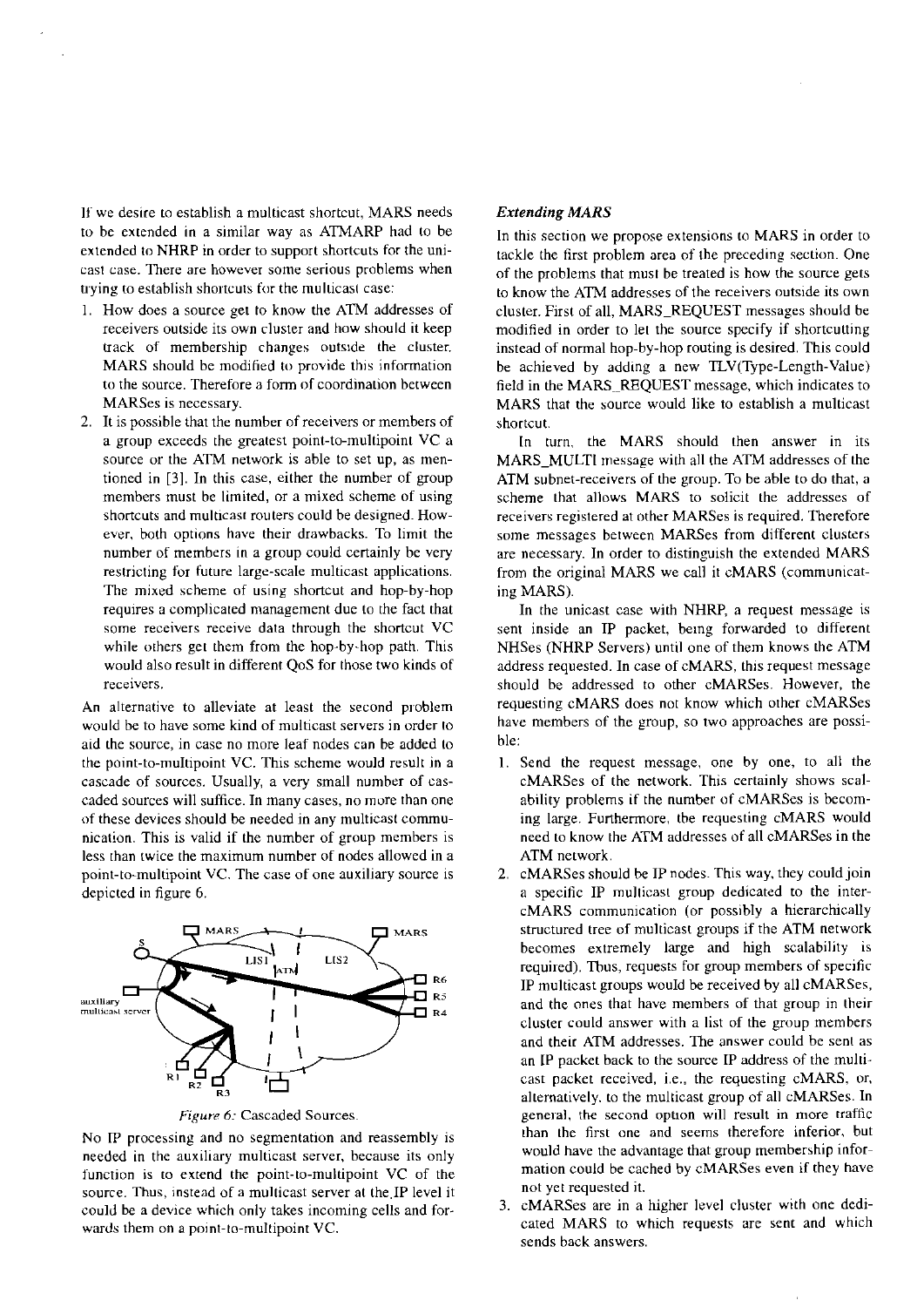

**Figure** 7: MARS extensions.

With one of theses approaches, it is now possible for the cMARS of the cluster in which the source is located to get to know all the receivers that currently belong to the group, as illustrated for the second approach in figure 7. However, IP multicast groups are dynamic, thus membership changes in other clusters rnust be tracked in some way.

One possible approach to tackle this problem is that each of the cMARSes adds the requesting cMARS to its Control Cluster VC, so that if changes in group membership occur, the requesting cMARS is aware of them. This solution is certainly not scalable since the requesting cMARS must be added to all the Control Cluster VCs and must process the information received on all of them. It should be noted that it would even need to be added to the Control Cluster VC of clusiers thai have no inembers for that group, because they might appear anytime.

A more scalable solution would he to indicate group changes to other cMARSes by encapsulating these messages in IP packets. These packets should only be sent in case that a requesting cMARS message has been received for the group that has changed. i.e.. there is a source somewhere in the ATM network using multicast shortcut for that group. This way, group changes would be delivered by IP packets between different cMARSes. The question is how a cMARS knows where the shortcut sources are and whether they are still active. A MARS-REQUEST messagc with **a**  shortcut indication from a source to its local cMARS can he seen **as** a way to register **as** a "shortcut source" within this cluster. Similarly, the request message sent to the IP multicast group of cMARSes can be a way to register within all other cMARSes as "cMARS with shortcut sources for that

group". With this information each cMARS whose cluster has changes for that group could notify them to the cMARSes which have a shortcut source for that group. When a subnet-source decides to finish its connection (may be due to inactivity). a message should be sent to the local cMARS to delete ihis source as a "shortcut source". This could be done by introducing a new type of message in the MARS protocol, or simply using a MARS\_REQUEST message with a TLV field indicating that the source does not need shortcuts any more. A similar message should be sent by the cMARS to the IP multicast group of cMARSes in order to be deleted as "cMARS with shortcut sources" for a particular group, if it has no "shortcut sources" for that group any more.

#### **UNI 4.0** LIJ *Facility*

If UNI 4.0 Leaf Initiated Join is available, shortcut for multicast best-effort communications can be simplified to some extent. For best-effort multicast communications the LIJ facility may improve the scalability of the solution, since now the suhnet-source does no longer need to add all the receivers of a group. With LIJ, it is the receiver who joins the point-to-multipoint VC if it desires to receive best-effort multicast data over a shortcur VC. Therefore, the problem now is to find out the identifiers (GCIDs) of an existing point-10-multipoint VCs for that group. MARS is currently designed to provide the ATM addresses of members of a group. Some extensions or a different protocol would be necessary to provide a receiver which wants to use LIJ with the GCIDs of the point-to-multipoint VCs of the group.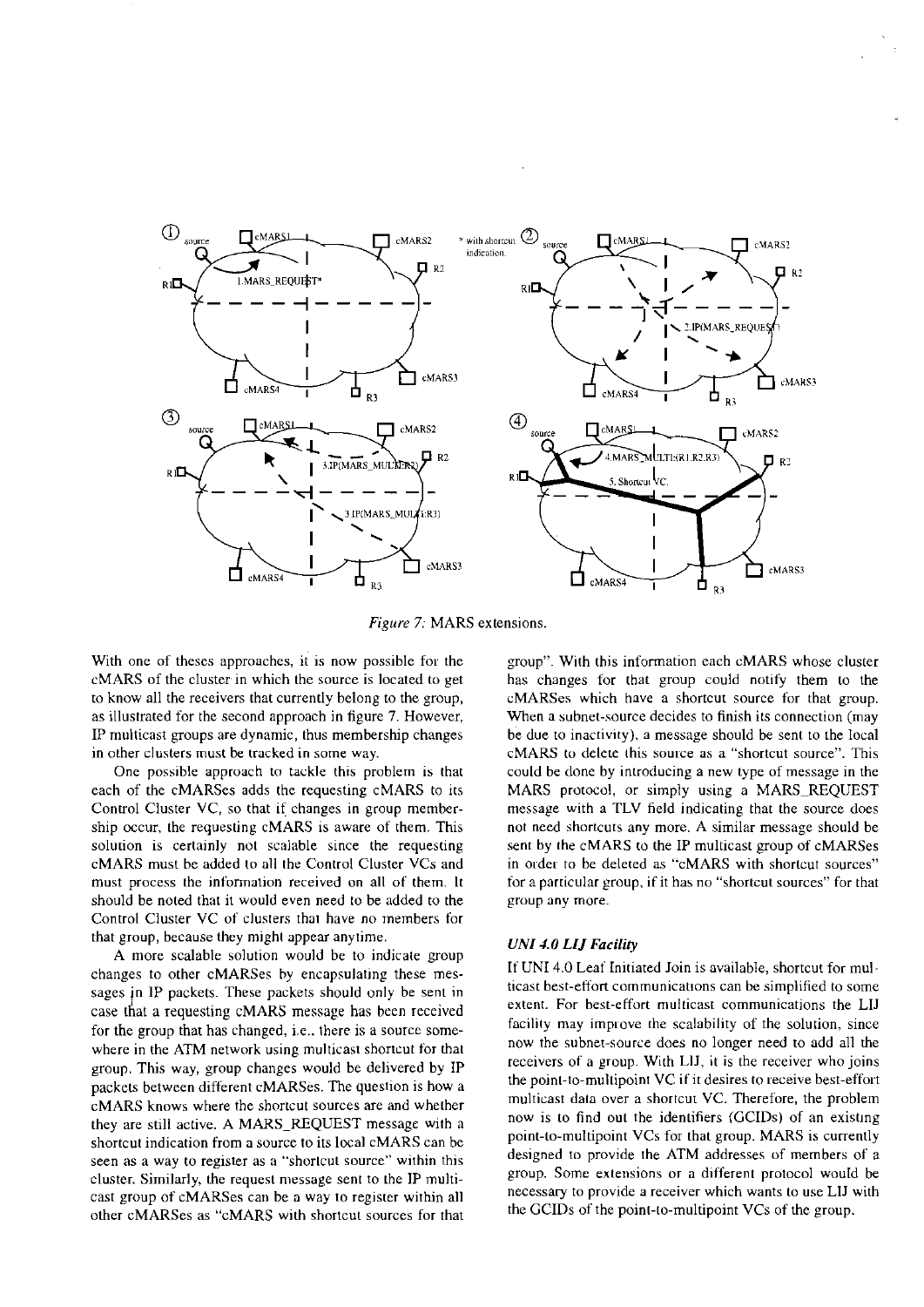#### **3.4** Shortcut for Multicast QoS Communications

One of the problems in implementing shortcut in the besteffort case is that, because of the anonymous IP multicast model, the source neither knows nor is informed about which members are in the group. Therefore, a procedure for the source to retrieve this information is required. MARS is an implementation of such a procedure, but its coverage is limited to the Same cluster. The problem, thus, has been to extend MARS so that it works also for inter-cluster communications in a reasonably scalable manner even if dynamic membership is taken into account.

For the QoS case, where RSVP signalling is used, establishing shortcuts becomes actually easier than in the best-effort rnulticast case, though not as straightforward **as**  for QoS unicast transmissions. When a receiver requests a reservation sending a RESV message to the previous hop, it is explicitly notifying its identity (by means of its IP address at least, if no extensions are being made). Therefore, the source knows which are the receivers of the group by means of the RESV messages. No additional mechanisms are necessary for finding the identity of the virtual destinations.

If shortcut is being used for hest-effort multicast data and thus for PATH messages, the previous hop of the PATH message, i.e., where the receiver has to send its RESV message to, is the ingress edge device itself. If hop-by-hop is being used, the PATH message could be modified to contain an indication for the multicast routers to not modify the previous hop object of ihe PATH message Hence, ihe receiver would send its RESV messages straight to the source. In both cases the ingress edge would know the IP addresses of the receivers to which a shortcut VC shall be established. However, what it needs to know is the ATM addresses of the subnet-receivers, the leaves of the shortcut point-tomultipoint VC. It is the same problem as in the QoS unicast case and thus the same approaches are principally applicable. The first option is io use NHRP to discover the ATM addresses of receivers outside the cluster. Besides the advantage of using a standardized mechanism, this has the following drawbacks:

- I. The delay until a QoS VC is established could be too long, especially if the multicast group becomes larger and more dynamic.
- 2. There is a probIem with non-RSVP capable egress edge devices, because for these next hop and ATM network egress will not be the same node.

A more efficient solution would be to include a new object into the RESV message, which contains the ATM address to which **a** shortcut should bc estabIishcd, as describcd foithe unicast case. This way every member of the group which wants to receive data with QoS could send a RESV message containing additionally the ATM egress point. With this information, the ingress edge device could add this receiver to an existing shortcut point-to-multipoint VC, or couId create a new shortcut VC, or could take any other

decision depending on the VC management strategy being implemented.



Figure 8: Forwarding RESV messages without merging.

#### *UNI* **4.0** *LIJ Facilily*

On first glance, LIJ seems to be a good match with the receiver-oriented philosophy of RSVP. However, when a receiver requests a reservation, a RESV message is sent upstream, but the actual reservations are carried out in the downstream interfaces. Therefore, in the ATM context, it seems reasonable that the subnet-sender should be the one who sets up the branch of the point-to-multipoint VC.

With LIJ, however, it is possible that the branch is setup by the subnet-receiver when the RESV message arrives at the egress edge device. If LIJ is used, then a useful modifi~ cation of RSVP wouId be to include the GCID of the shortcut point-to-multipoint VC into the PATH messages senl by rhe ingress edge device in order to be able to join that VC by the egress edge device. As an advantage of using LIJ the load in the ingress edge device would be lowered and thus a better scalability with the number of receivers could be achieved.

With a VC management strategy that permits the use of multiple VCs for a single RSVP session, e.g.. in order to support some degree of heterogeneity [16], a receiver might either be offered a choice of different VCs which he could join or the source decides according to global criteria which VC is appropriate for a receiver to join and just sends one GCID in the PATH to the egress edge device. Here it becomes obvious that LU is not such an elegant solution as one would expect at first. While a choice of different VCs to join does not optimize the VC management according to global criteria, the other option of deciding which VC is appropriate for a receiver at the virtual source before a RESV message has been received is very restricting. The centralized nature of VC management strategies just does not fit very well to the decentralized concept of LU.

#### **4. Location of the Shortcut Decision**

The fact whether shortcuts are used for best-effort traffic or not, affects the way RSVP control messages are delivered over the AI'M network. This, in turn, influences the way in which shortcuts for RSVP flows can be established and which instance decides about ihe establishment: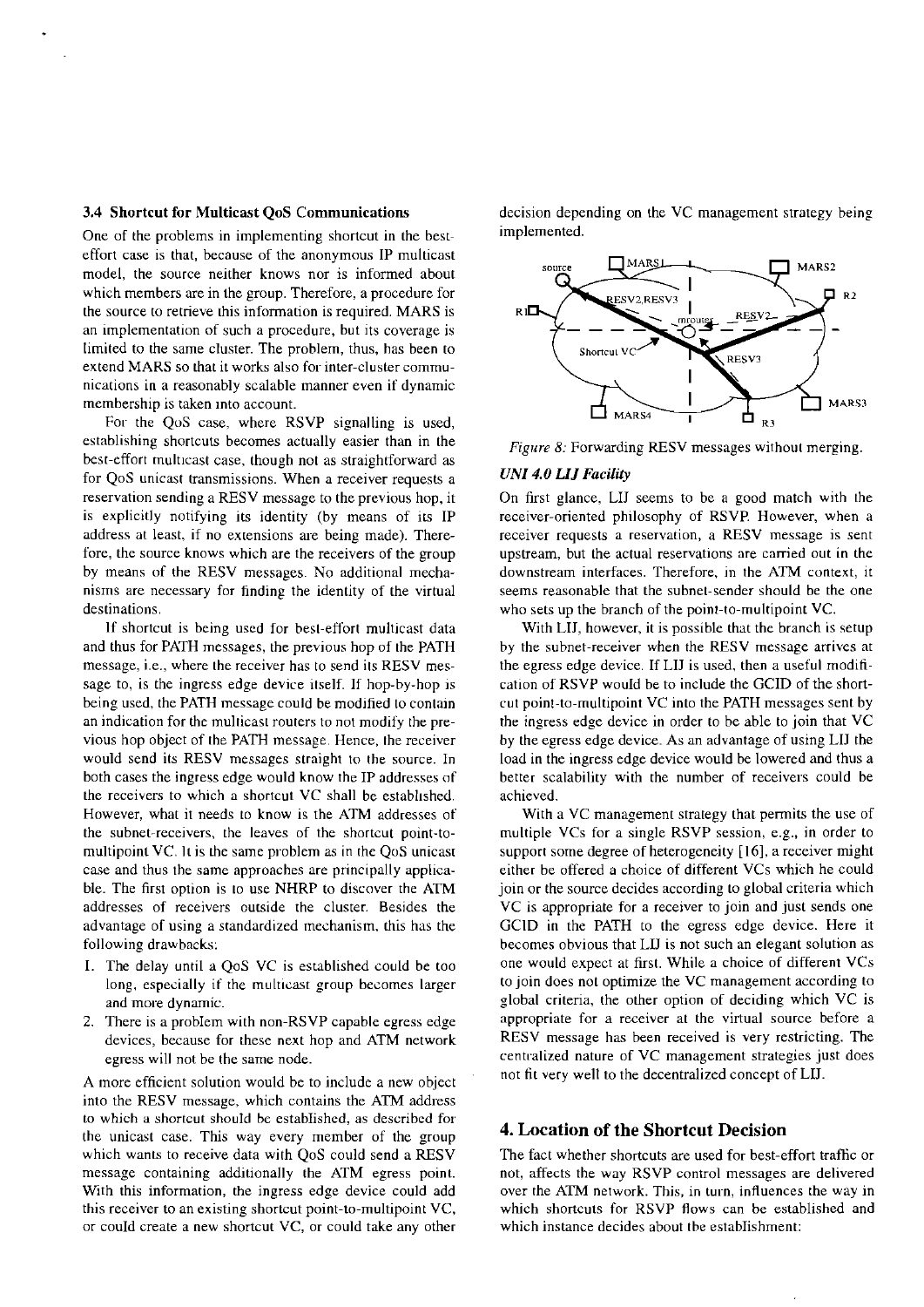- If shortcut is being used for best effort traffic, establishing shortcut for the QoS case is straighiforward. since ihe RSVP PATH messages travcl from thc ingiess edge device straight io the egress cdge device, withoui any iniermediaie 1P nodes. Therefore, ihe previous hop is ihe ingress edge device. In fact, in this case there is no other choice than using shoncut for the QoS case.
- If hop-by-hop is being used for the hest effort case, using shortcut for QoS traffic might be an initiative of:
	- the ingress edge device,
	- the egress edge device,
	- the intermediate routers.

If the virtual source decides to use shortcut, one of the methods explained above, as for example modifying the PATH message, should be utilized. Some changes are also needed in intermediatc routcrs, in order to avoid them modifying the previous hop object of the PATH message.

If the receiver wants to use shortcut, RESV messages could be sent righi to the source or ingress device, regardless of the previous hop of the PATH message. A possible way to achieve this is to include the ATM or IP address of the ingress edge device into rhe PATH rnessage.

If hop-by-hop is being utilized for best-effort traffic and receiver-initiated shortcuis for the QoS traffic are desired, it requires some coordination between the receiver and the multicast router(s) the best cffort traffic goes through. This is needed in order to delete the nodes that are using shortcut VCs from the concarenated best-effort VCs. In case QoS traffic wouId also bc delivered hop-by-hop, deleting the receiver from the best-elfori VC when it requests a reservation is also necessary, but here an intermediate router knows which receiver requested a reservation, what kind ol reservation (i.e. style) and for which source(s). With this information, the multicast router can decide whether that node should be deleted from the best-effort VC and added to another, or whether it should be kept in the best-effort VC because there are other sources for which the receiver has made no reservation request (e.g. if **FF** is used). The problem in the shortcut case is now that an intermediate router does not have this information if the receiver sends its RESV messages directly to the sourcelingress device. Therefore, RESV messages should be sent hop-by-hop but with an indication that they are for shortcut (this indication can bc simply the presence of an ATM address object inside the RESV message).

If the decision of using shortcut is raken by intermediare  $router(s)$ , this should be based on parameters like:

- current load of the router,
- TSpec contained in the PATH message,
- and/or FlowSpec of the RESV message sent by the receiver.

The aim of an intermediate router-initiated shortcut is to optimize its utilization, and at the same time, to avoid congestion (bottlenecks). In order to allow for the establishment of a shortcut the intermediate router should forward the RESV message to the previous hop without modifying the next hop object. This would enable the previous hop to set up a shortcut VC bypassing a possibly overloaded router. Note that the previous hop may be the ingress edge device or another router. In ihe first case, a complete shortcut will be established, while in the second case, two possibilities may occur. This router also takes rhe decision to be bypassed and also forwards the unmodified RESV message. The other choice is that the router decides to become the stariinp point of the shortcui. If this happens, a "partial shortcut" from that router to the receiver will be established and the RESV message sent to thc prcvious hop will contain this router's address as next hop object.



*Figure 9: Partial Short-Cut.* 

#### **5. Summary and Conclusion**

We have shown which alternatives exist for shortcutting of IP flows over large ATM clouds. We identified the cases which are on the one hand most suitable for shortcutting and on the other hand could benefit most from it. We presented approaches to achieve shortcuts for all cases of IP flows: uni- and multicast. best-effort and QoS transmissions.

Most suited is certainly QoS unicasi because of iis supposedly long duration, srringent delay requirements and simplicity of handling when compared to mulucast traffic. Nevertheless, QoS multicast traffic could also henefit because of its delay requirements and one may argue that for some multicast applications the dynamics of the group members are much less (even if it is only for the reason that members have to pay and thus really "think" about joining a group).

For best-effort, shortcuts might be arguable, however at least for unicast, they are not that dificult to setup and coordinate as for rnulticast.

We are currently in the process of implementing the proposed approaches in the OPNET $^{\text{rw}}$  network simulator in order to obtain more quantitarive assessment of the proposed approaches.

#### **References**

[I] A. AIIes. ATM Internetworking, May 1995. White Paper, Cisco Systems Inc.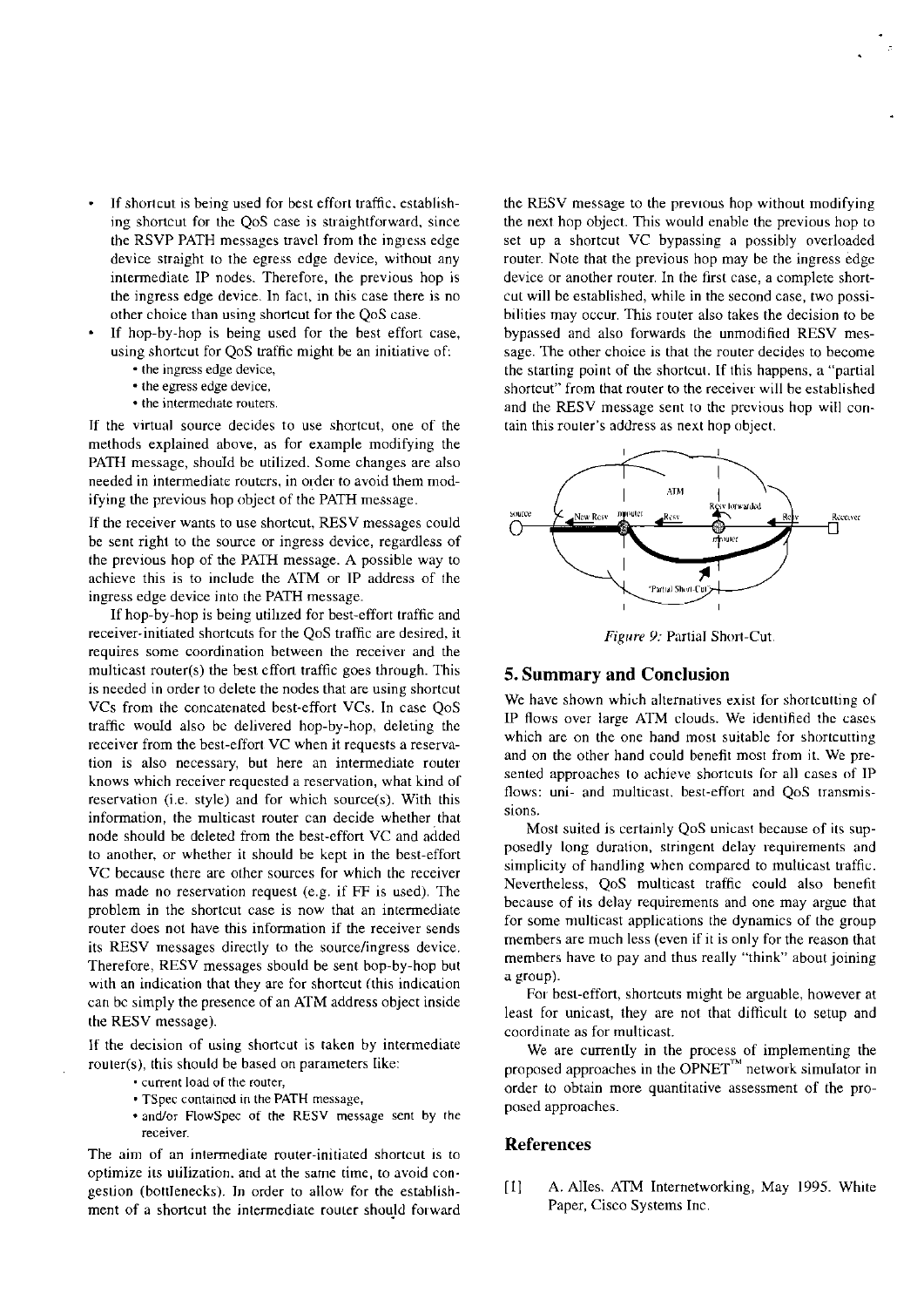- $[2]$ G. Armitage. Support for Multicast over UNI 3.1 based ATM Networks, November 1996. RFC 2022.
- G. Armitage. Issues affecting MARS Cluster Sire.  $[3]$ March 1997. RFC 2121.
- $[4]$ G. Amiitage. VENUS - Very Extensive Non-Unicast Service, September 1997. RFC 2191.
- ATM Forum Technical Committee: LAN Emulation  $[5]$ (LANE) over ATM 1.0, January 1995.
- $[6]$ ATM Forum Technical Committee: Private Network-Node Interface (PNNI) Signalling Specification, March 1996.
- $[7]$ ATM Forum Technical Committee: An Overview of PNNI Augmented Routing, April 1996.
- $[8]$ ATM Forum Technical Committee: Multi-Protocol over ATM v1.0, July 1997.
- $[9]$ L. Berger. E. Crawley, S. Berson, F. Baker, M. Borden, and J. Krawczyk. A Framework for Integrated Services with RSVP over ATM, August 1998. RFC 2382.
- $[10]$ A. Birman, V. Firoiu, R. Guerin, and D. Kandlur. Provisioning of RSVP-based Services over a Large ATM-Network. In *Proc. of IEEE GlobaI Interner.*  IEEE, November 1996.
- R. Braden, L. Zhang, S. Berson, S. Herzog. and  $[11]$ S. Jamin. Resource Reservation Protocol (RSVP) - Version I Functional Specification. September 1997. RFC 2205.
- V. Firoiu, J. Kurose, and D. Towsley. Performance  $[12]$ Evaluation of ATM Shortcut Connections in Overlaid IPIATM Networks. Technical Report CMPSCl Technical Report TR97-40, University of Massachusetts. July 1997.
- M. Lauhach and J. Halpern. Classical 1P and ARP  $[13]$ over ATM, April 1998. RFC 2225.
- $[14]$ J. Luciani. D. Katz, D. Piscitello, and B. Cole. NBMA Next Hop Resolution Protocol (NHRP), April 1998. RFC 2332.
- $[15]$ P. Newman, G. Minshall, and T. Lyon. IP Switching: ATM under IP. In *Proc. of IEEE Infocom*. IEEE, April 1996.
- $[16]$ J. Schmitt. Issues in Overlaying RSVP and 1P Multicast on ATM Networks. Technical Report TR-KOM-1998.03, University of Technology Darmsladt. August 1998.
- $[17]$ J. Schmitt, L. Wolf, R. Steinmetz, Y-0. Lorcy, and C. Siebel. Interaction Approaches for lnternet and ATM QoS Architectures. In *Proceedings of the Ist IEEE International Conference on ATM (ICATM'98), Colmar; France.* IEEE, June 22-23 1998.
- M. Smirnov. EARTH- EAsy IP multicast Routing  $[18]$ THrough ATM clouds. March 1997. Interner Draft, work in progress.